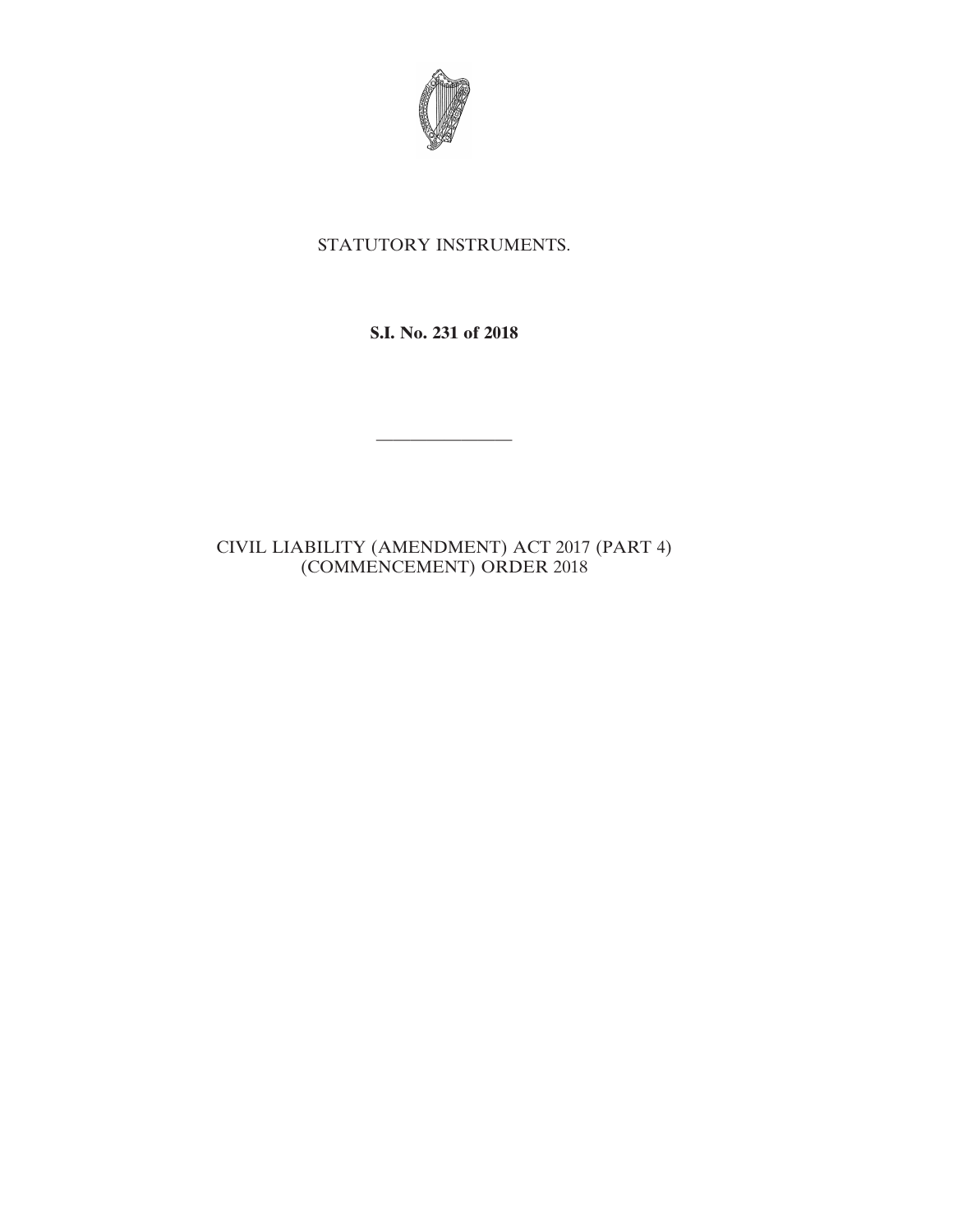#### CIVIL LIABILITY (AMENDMENT) ACT 2017 (PART 4) (COMMENCEMENT) ORDER 2018

I, SIMON HARRIS, Minister for Health, in exercise of the powers conferred on me by section 1(4) of the Civil Liability (Amendment) Act 2017 (No.30 of 2017), hereby order as follows:

1. This Order may be cited as the Civil Liability (Amendment) Act 2017 (Part 4) (Commencement) Order 2018.

2. In this Order, "Act of 2017" means the Civil Liability (Amendment) Act 2017 (No.30 of 2017).

3. The [3rd] day of July 2018 is appointed as the day on which the following provisions of the Act of 2017 come into operation:

- (*a*) section 11 of the Act of 2017;
- (*b*) section 22 of the Act of 2017 in so far as it relates to the making of regulations to provide for prescribing the form of—
	- (i) the statements referred to in sections  $16(5)$ ,  $17(3)$ ,  $17(5)$ ,  $18(6)$ , 19(2)(*e*)(i), 19(5) and 20(4) of that Act, and
	- (ii) the note referred to in section  $17(6)(i)$  of that Act.

4. The 22nd day of September 2018 is appointed as the day on which Part 4 of the Act of 2017, insofar as it is not already in operation, comes into operation.



SIMON HARRIS, Minister for Health.

*Notice of the making of this Statutory Instrument was published in "Iris Oifigiúil" of* 6*th July*, 2018.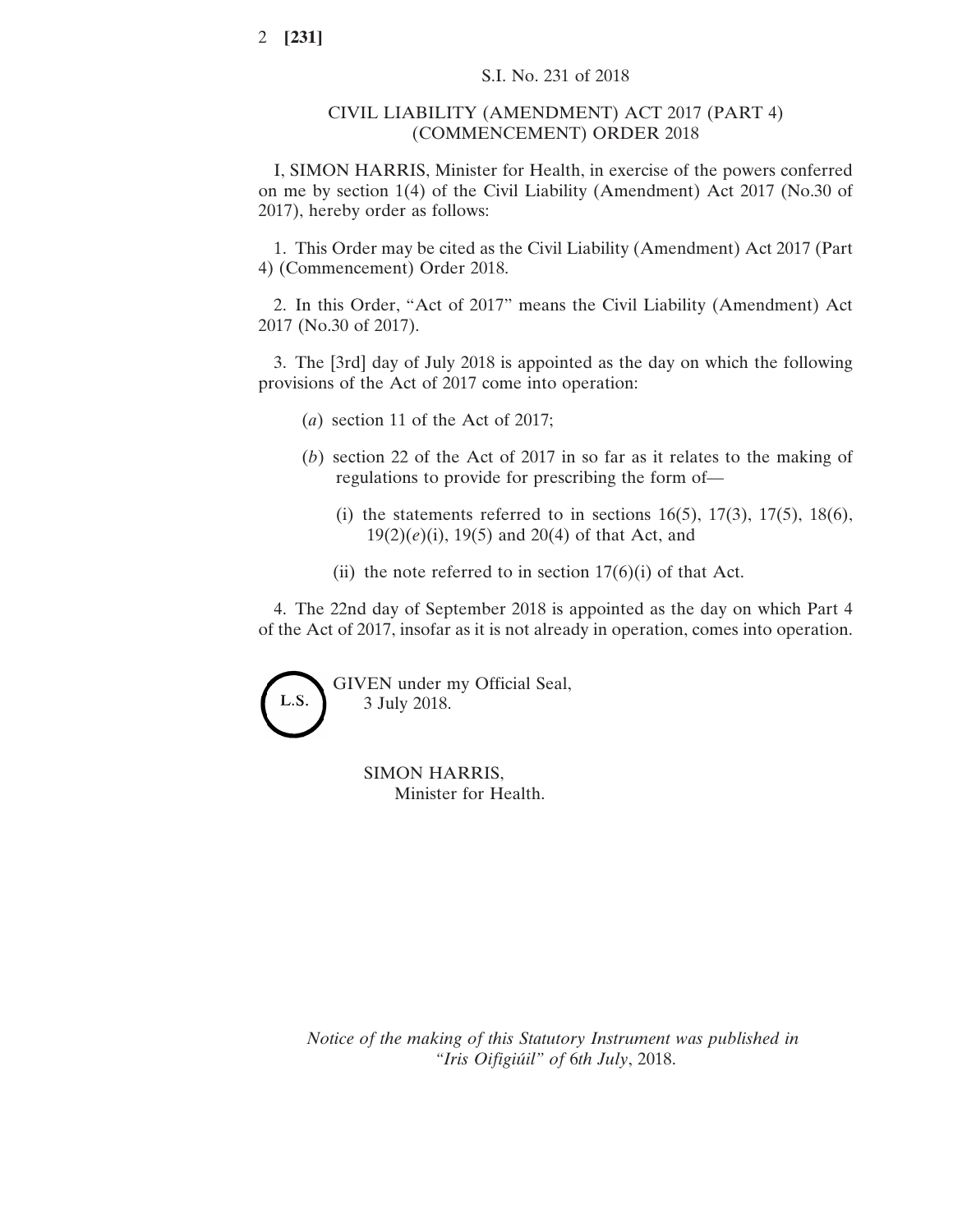**[231]** 3

#### EXPLANATORY NOTE

*(This note is not part of the Instrument and does not purport to be a legal interpretation.)*

Please find attached the Civil Liability (Amendment) Act 2017 Commencement Order for Part 4, Section 11 and Section 22 of the Act.

This will provide the Minister the power to prescribe Regulations for the purpose of Part 4 of the Civil Liability (Amendment) Act 2017.